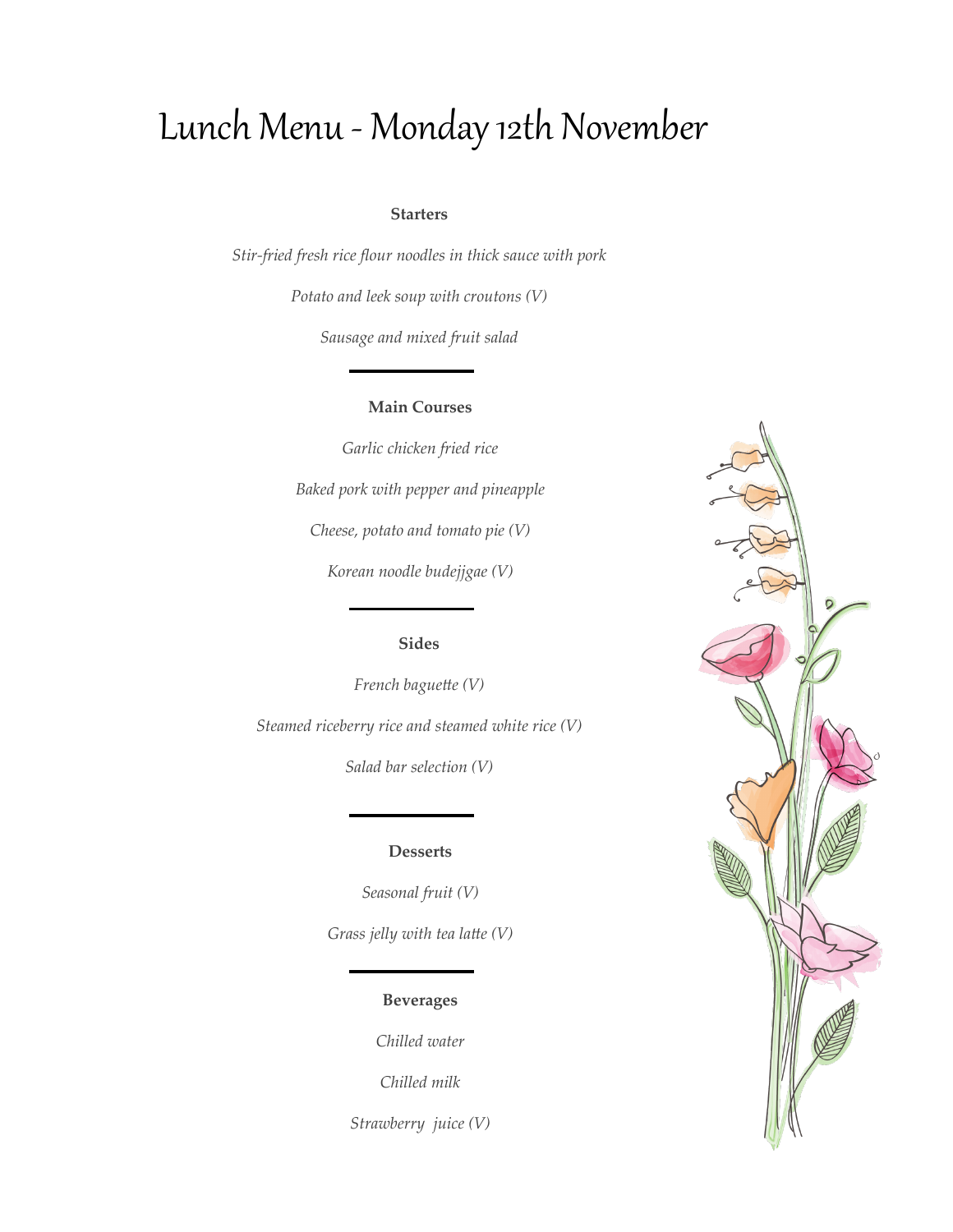# Lunch Menu - Tuesday 13th November

## **Starters**

*Spicy prawn soup*

*Creamy cauliflower soup with croutons (V)*

*Mixed fruit salad (V)*

**Main Courses**

*Pasta with pesto sauce (V)*

*Paella*

*Spicy minced tofu salad V)*

*Chicken schnitzel and crispy roasted potatoes*

## **Sides**

*French baguette ((V)*

*Steamed riceberry rice and steamed white rice (V)*

*Salad bar selection (V)*

#### **Desserts**

*Seasonal fruit (V)*

*Soft cookies and coconut milk V)* 

## **Beverages**

*Chilled water*

*Chilled milk*

*Cantaloupe juice (V)*

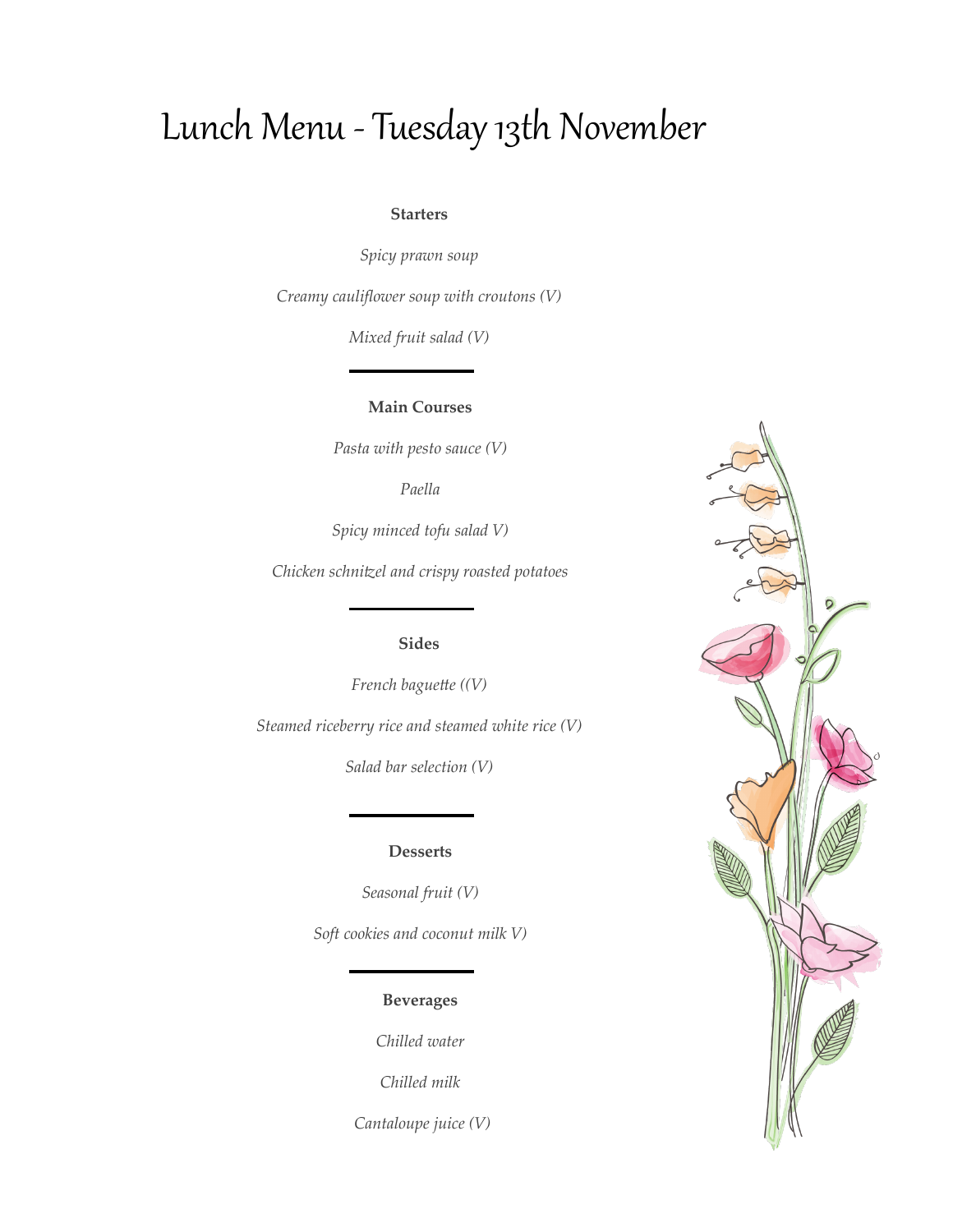# Lunch Menu - Wednesday 14th November

### **Starters**

*Tempura battered fried prawns Creamy pumpkin soup with croutons (V)*

*Fettucini salad*

## **Main Courses**

*Thai green curry with coconut shoots (V)*

*Pasta arabiata (V)*

*Baked spinach with cheese (V)*

*Pork steak with paprika and crispy roasted potatoess*

## **Sides**

*French baguette (V)*

*Steamed riceberry rice and steamed white rice (V)*

*Salad bar selection (V)*

### **Desserts**

*Seasonal fruit (V)*

*Thai rainbow glutinous rice balls (Bua Loi) (V)*

## **Beverages**

*Chilled water*

*Chilled milk*

 *Lemon juice (V)*

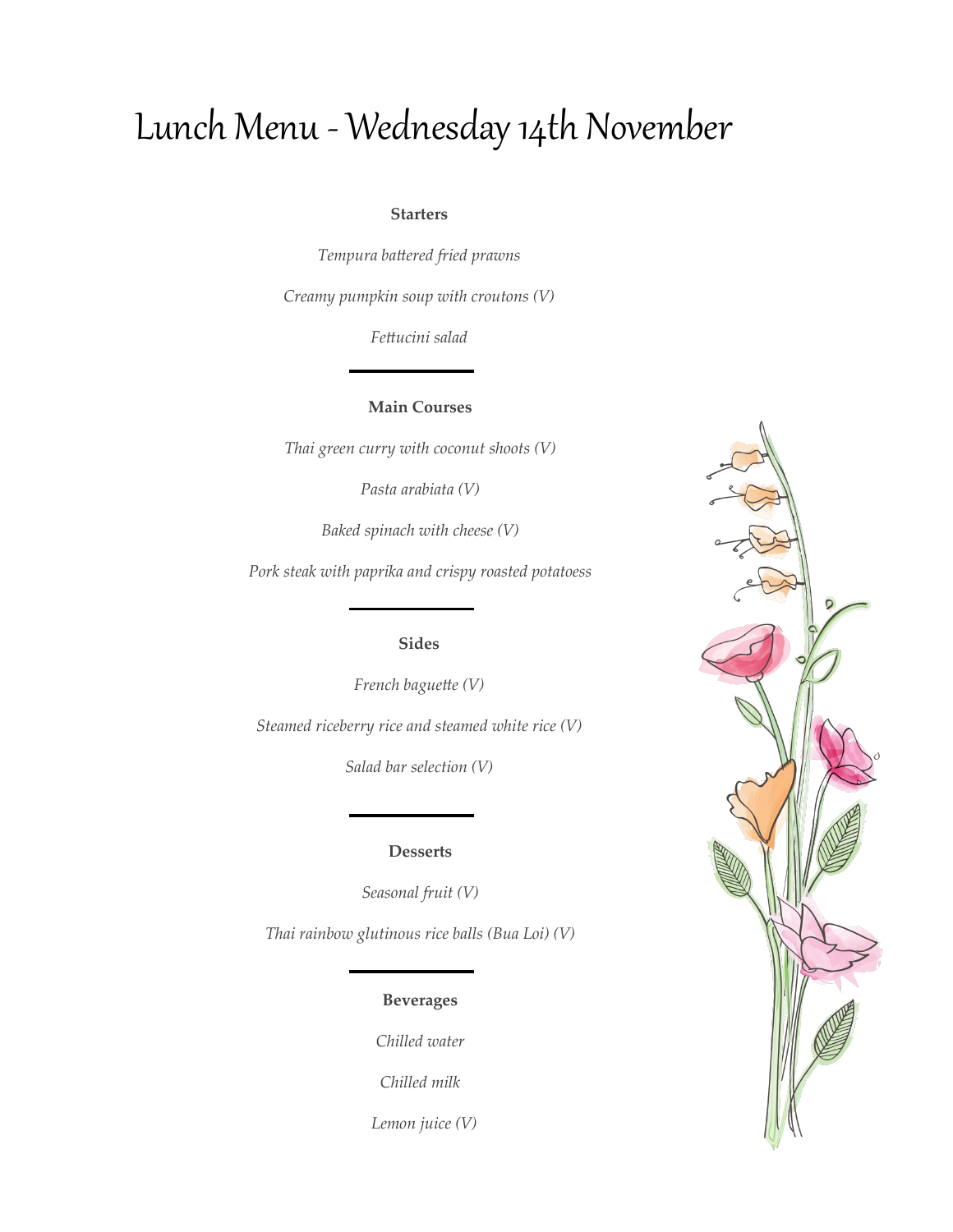# Lunch Menu - Thursday 15th November

### **Starters**

*Minced pork and onion soup* 

*Creamy spinach soup with croutons (V)*

*Corn salad (V)*

**Main Courses**

*Deep fried dried pork*

*Pork lasagne*

 *Dry noodles with minced spicy crispy tofu (V)*

*Grilled chicken breast, mashed potato,, gravy and grilled vegetables*

## **Sides**

*French baguette (V)*

*Steamed riceberry rice and steamed white rice (V)*

*Salad bar selection (V)*

### **Desserts**

*Seasonal fruit (V)*

*Creamy coconut tapioca and corn pudding (V)*

## **Beverages**

*Chilled water*

*Chilled milk*

*Blueberry juice (V)*

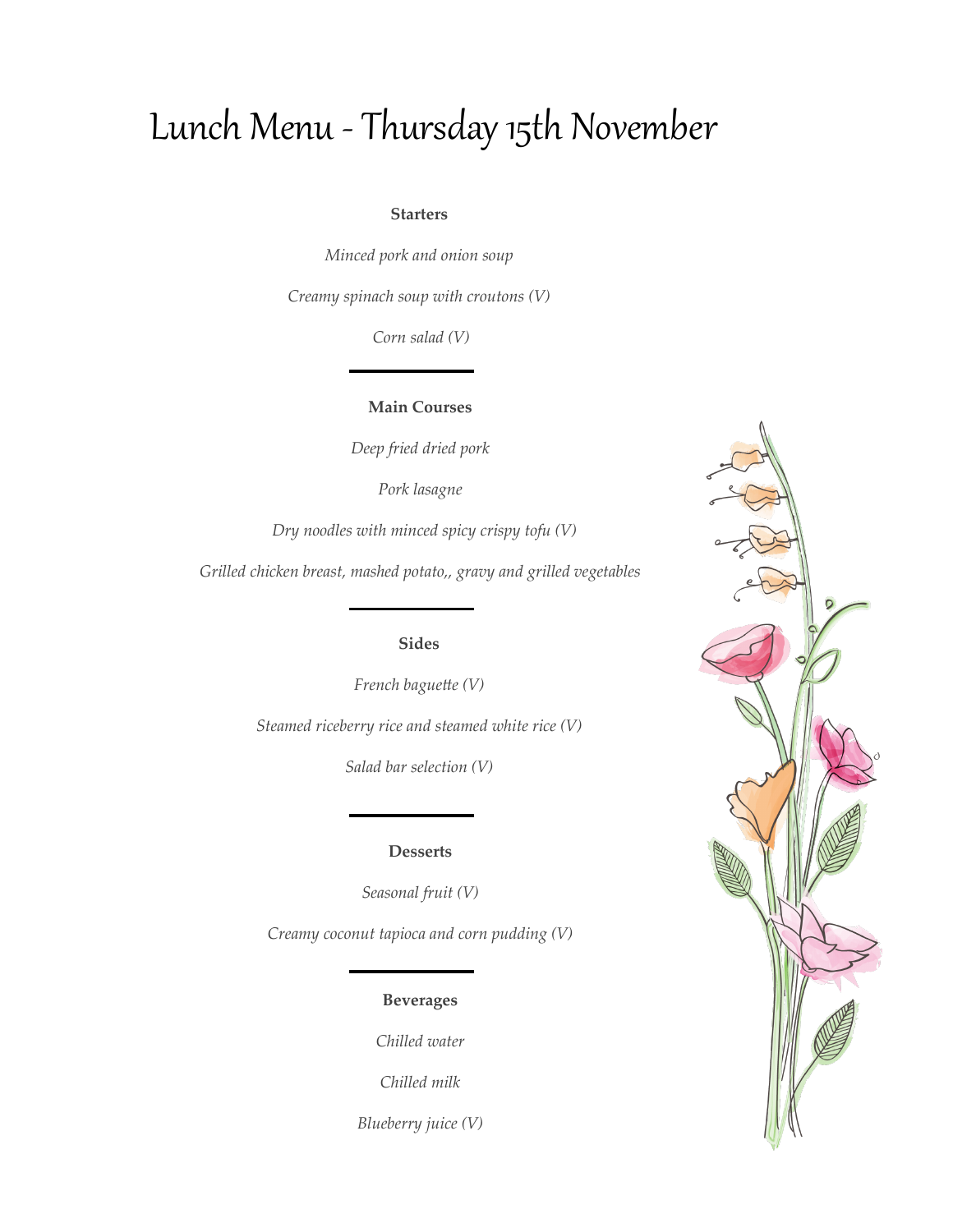# Lunch Menu -Friday 16th November

### **Starters**

*Pork and potato soup*

*Creamy corn soup with croutons (V)*

*Caesar salad*

## **Main Courses**

*Stir fried spicy seafood Battered fish and chips with seasonal vegetables Chicken steak with gravy and seasonal vegetables Spaghetti with pumpkin and spinach (V)*

## **Sides**

*French baguette (V) Steamed riceberry rice and steamed white rice (V)*

*Salad bar selection (V)*

### **Desserts**

*Seasonal fruit (V)*

*Strawberry cheesecake and ice-cream (V)*

## **Beverages**

*Chilled water*

*Chilled milk*

*Pineapple juice (V)*

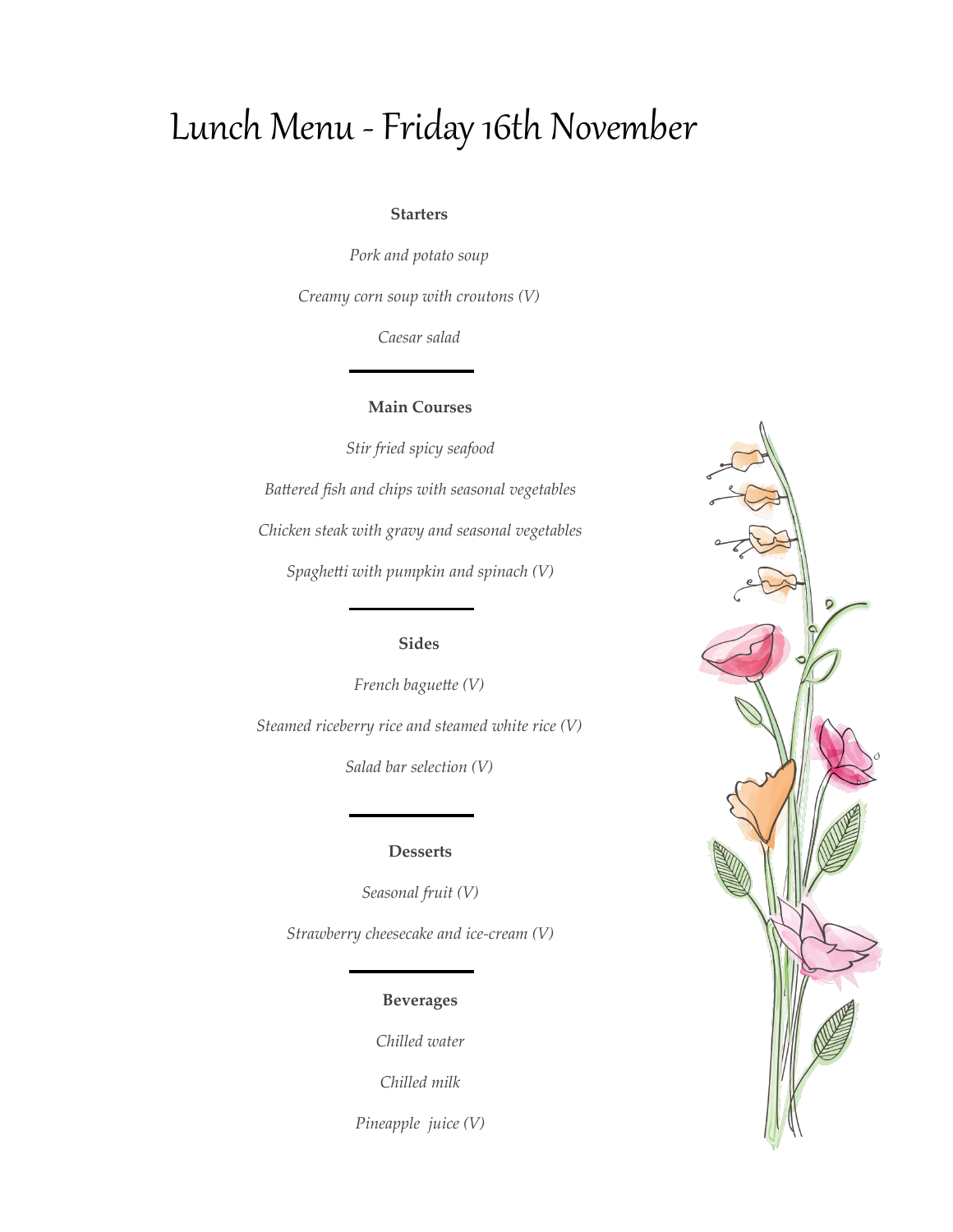# Lunch Menu - Saturday 17th November

### **Starters**

*Sour and spicy smoked dry fish soup Creamy tomato soup with croutons (V)*

*Cucumber salad (V)*

### **Main Courses**

*Salted eggs Thai style salad Stir fried Konjac macaroni with prawns Noodle creamy Tom Yum soup (V) Battered dolly fish steak and baked potato*

## **Sides**

*French baguette (V) Steamed riceberry rice and steamed white rice (V)*

*Salad bar selection (V)*

### **Desserts**

*Seasonal fruit (V) Egg custard in pumpkin*

## **Beverages**

*Chilled water*

*Chilled milk*

*Apple juice (V)*